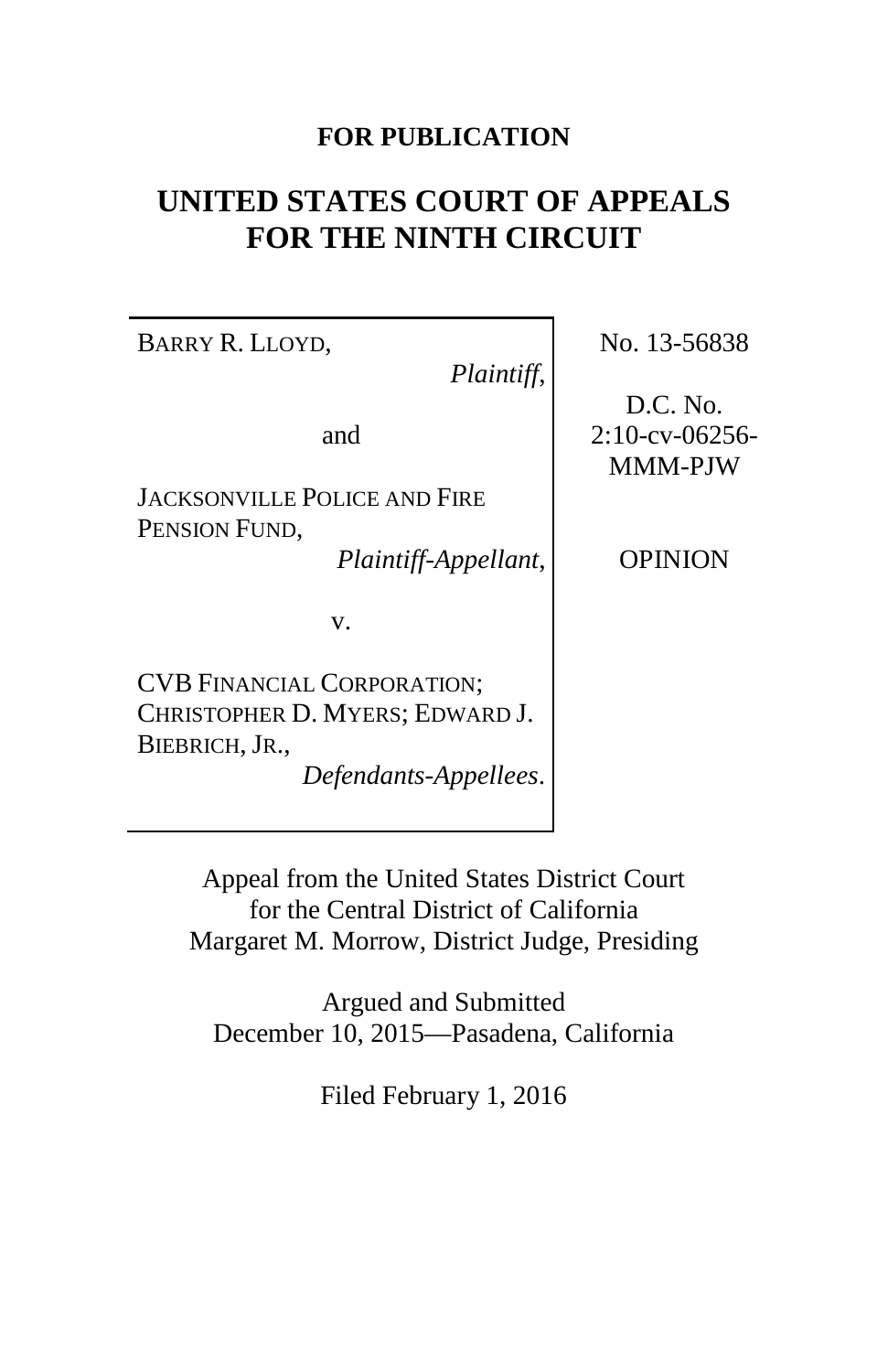Before: Harry Pregerson, Consuelo M. Callahan, and Andrew D. Hurwitz, Circuit Judges.

Opinion by Judge Hurwitz

#### **SUMMARY**[\\*](#page-1-0)

#### **Securities Fraud**

The panel affirmed in part and reversed in part the district court's dismissal of a putative class action under Section 10(b) of the Securities and Exchange Act of 1934 and Rule 10b-5, alleging misrepresentations in defendant's filings with the Securities and Exchange Commission.

The panel held that the announcement of an SEC investigation related to an alleged misrepresentation, coupled with a subsequent revelation of the inaccuracy of that misrepresentation, can serve as a corrective disclosure for the purpose of loss causation. Accordingly, the second amended complaint stated a claim as to two alleged misrepresentations.

Affirming as to other alleged misrepresentations, the panel held that vague, optimistic statements were correctly characterized as puffery and were not actionable. In context, there was nothing misleading about statements regarding the Southern California real estate market. In addition, the

 $\overline{a}$ 

<span id="page-1-0"></span>**<sup>\*</sup>** This summary constitutes no part of the opinion of the court. It has been prepared by court staff for the convenience of the reader.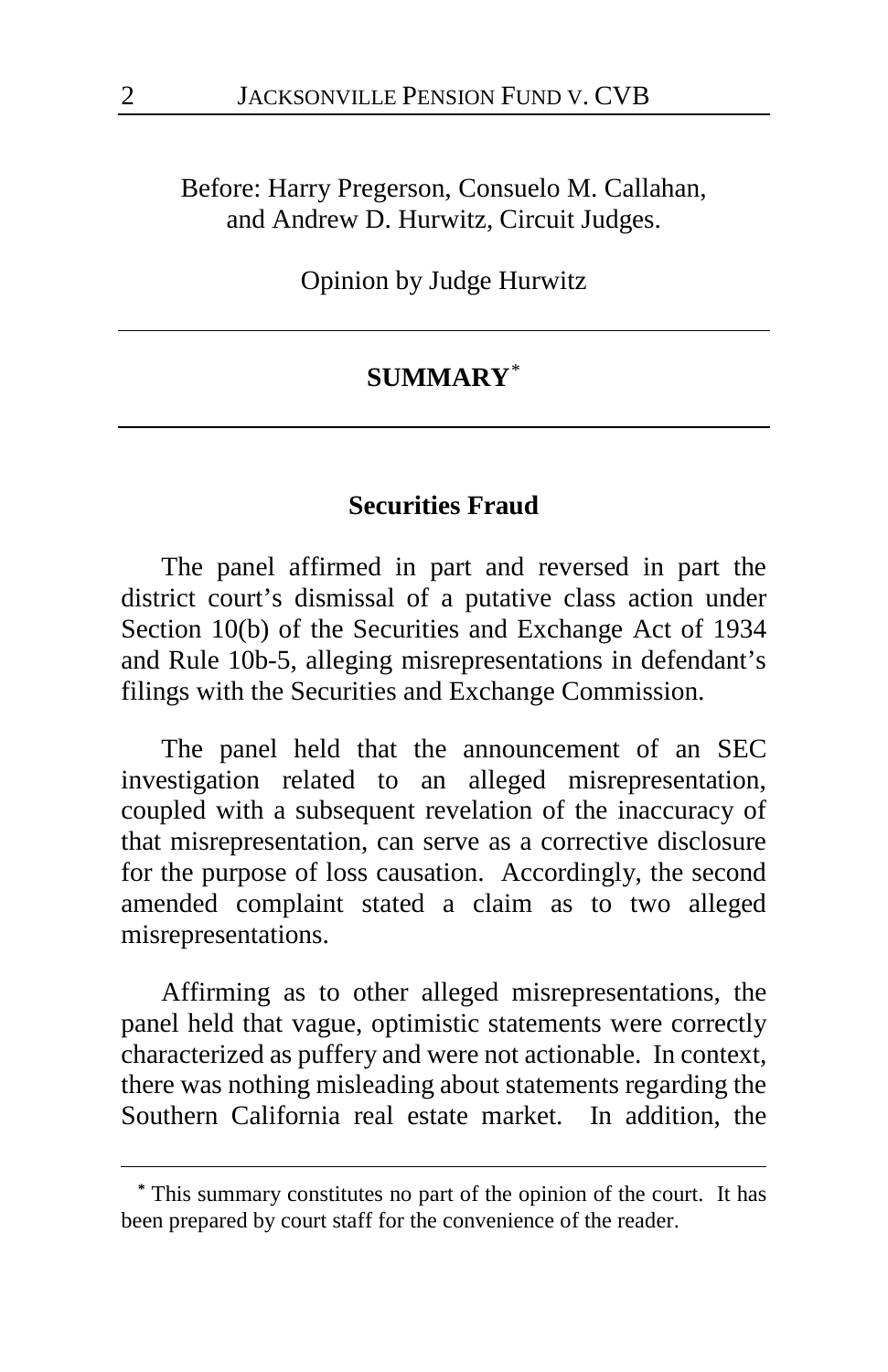second amended complaint did not allege facts raising a strong inference of scienter as to statements regarding defendant's accounting practices.

The panel affirmed the dismissal of claims based on an SEC filing of November 2009. It reversed, however, as to SEC filings of March and May, 2010. The panel held that the second amended complaint sufficiently alleged falsity and scienter as to statements in these SEC filings. Answering a question left open in *Loos v. Immersion Corp.*, 762 F.3d 880 (9th Cir. 2014), and agreeing with the Fifth Circuit, the panel held that the complaint also sufficiently alleged loss causation because the announcement of an investigation can form the basis for a viable loss causation theory if the complaint also alleges a subsequent corrective disclosure by the defendant.

#### **COUNSEL**

Timothy A. DeLange (argued), Niki L. Mendoza, Bernstein Litowitz Berger & Grossmann LLP, San Diego, California, for Plaintiff-Appellant.

George T. Conway, III (argued), David M. Murphy, Warren R. Stern, Wachtell, Lipton, Rosen & Katz, New York, New York; Scott Vick, Jason T. Riddick, Rachelle S. Torres, Vick Law Group, APC, Los Angeles, California, for Defendants-Appellees.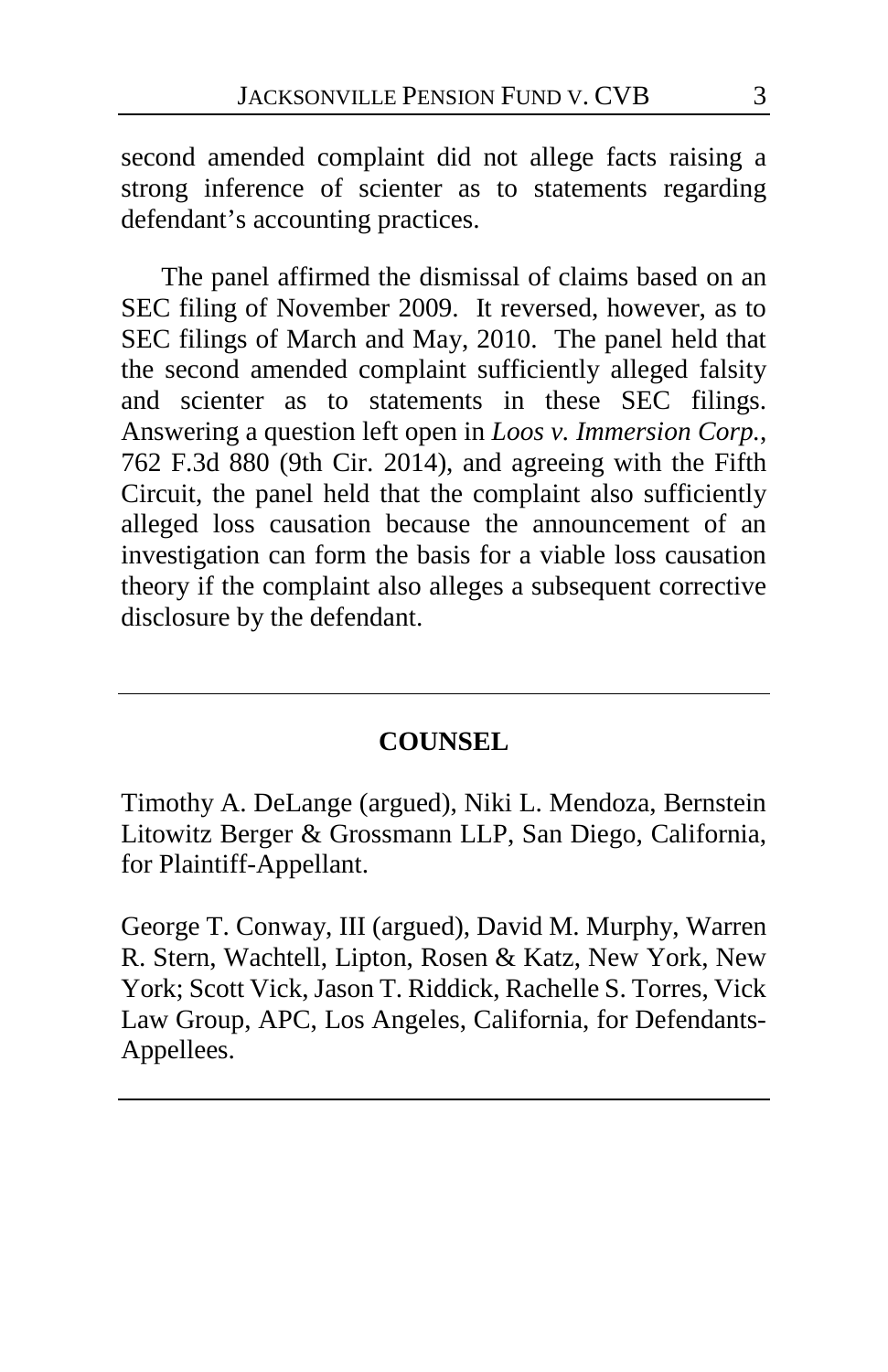#### **OPINION**

HURWITZ, Circuit Judge:

The last recession put the Garrett Group, a commercial real estate company, into serious financial trouble. In 2008, Garrett informed its largest creditor, CVB Financial Corporation ("CVB"), that it could not make payments on its loans. After the loans were restructured, Garrett informed CVB in early 2010 that it again could not make the required payments and was contemplating bankruptcy.

CVB nonetheless represented in 2009 and 2010 filings with the Securities and Exchange Commission ("SEC") that there was no basis for "serious doubt" about Garrett's ability to repay its borrowings. In 2010, the SEC served a subpoena on CVB, seeking information about its loan underwriting methodology and allowance for credit losses. The day after CVB announced receipt of the subpoena, its stock dropped 22%, and analysts noted the probable relationship between the subpoena and CVB's loans to Garrett, its largest borrower. A month later, CVB wrote down \$34 million in loans to Garrett and placed the remaining \$48 million in its non-performing category.

In this putative class action, Jacksonville Police & Fire Pension Fund ("Jacksonville") alleges violations of Section 10(b) of the Securities and Exchange Act of 1934, 15 U.S.C. § 78j(b), and Rule 10b-5 promulgated thereunder, 17 C.F.R. § 240.10b-5. The district court granted CVB's motion to dismiss, holding that the Second Amended Complaint ("SAC") failed to plausibly allege that any of the statements by CVB challenged in the pleading were either knowingly or recklessly false or caused a loss to shareholders.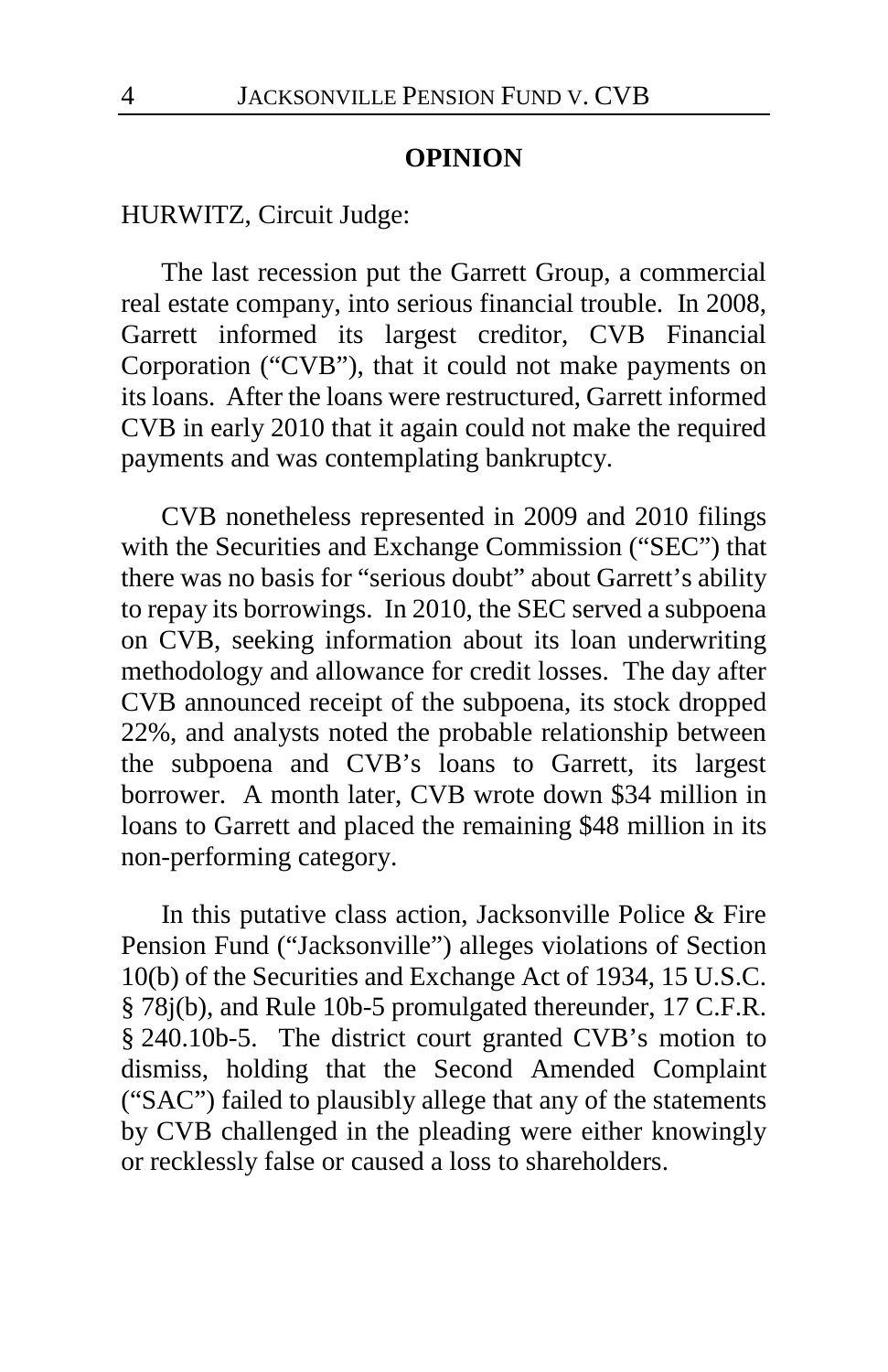We affirm in part and reverse in part, finding that the SAC stated a claim as to two alleged misrepresentations. In doing so, we hold that the announcement of an SEC investigation related to an alleged misrepresentation, coupled with a subsequent revelation of the inaccuracy of that misrepresentation, can serve as a corrective disclosure for the purpose of loss causation. *See Loos v. Immersion Corp.*, 762 F.3d 880, 890 n.3 (9th Cir. 2014) (reserving this question).

## **I. Background[1](#page-4-0)**

 $\overline{a}$ 

## **A. The September 2008 Meeting and Subsequent Loans**

In late August or early September 2008, Garrett's Board of Advisors, including its Chief Operating Officer ("COO"), met to discuss an upcoming meeting with CVB. According to the COO, whom the SAC does not otherwise identify, the Board was told that management planned to inform CVB that Garrett had laid off twenty people, reduced salaries, and could not make payments on its loans. At the time, Garrett was CVB's largest borrower.

CVB officials and Garrett executives Paul Garrett and Kirk Wright, Garrett's Chief Executive Officer, met about two weeks later, in the fall of 2008. Two weeks after that meeting, Wright confirmed to the Board that CVB had been informed of the layoffs and salary reductions and told that Garrett could not meet its current obligations, including its loan payments to CVB.

<span id="page-4-0"></span>**<sup>1</sup>** Because this is an appeal from an order dismissing the SAC for failure to state a claim, we take the well-pleaded allegations in the SAC as true. *Tellabs, Inc. v. Makor Issues & Rights, Ltd.*, 551 U.S. 308, 322 (2007).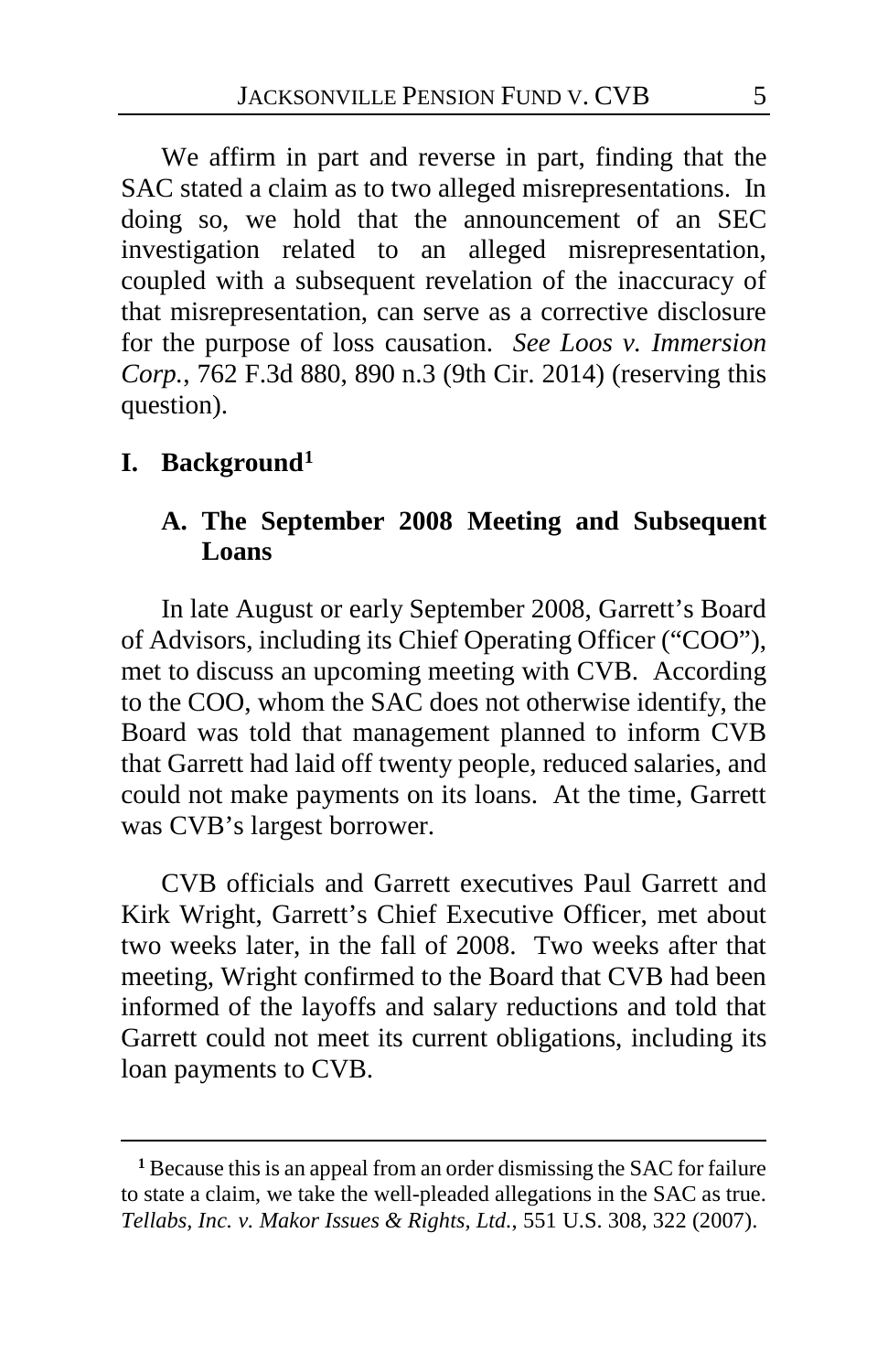CVB subsequently made an additional \$10 million loan to Garrett, secured by an interest in rent in fifteen properties. When the new loan closed, Garrett was ninety days delinquent on its loan payments to CVB. Garrett used a quarter of the new loan to get current with CVB. Garrett's COO recalled that "CVB was trying to keep the house of cards standing." Other Garrett employees confirmed that Garrett's financial situation in 2008 and early 2009 was "rotten," with rental properties vacant for years, and that Garrett had considered bankruptcy.

In March 2009, CVB provided Garrett with \$53 million in refinancing. CVB also made other modifications to Garrett loans in 2009.

## **B. The November 2009 Representations**

On November 5, 2009, CVB issued a quarterly report, known as a Form 10-Q, for the period ending September 30, 2009. The 10-Q listed troubled loans and then stated that CVB was "not aware of any other loans as of September 30, 2009 for which known credit problems of the borrower would cause serious doubts as to the ability of such borrowers to comply with their loan repayment terms, or any known events that would result in the loan being designated as non-performing at some future date." The loans to Garrett were not listed.

## **C. The January 2010 Meeting**

By the end of 2009, Garrett again became delinquent with CVB. According to Garrett's COO, in late December 2009 or early January 2010, Wright told his Board that Garrett needed to meet with CVB to address this situation.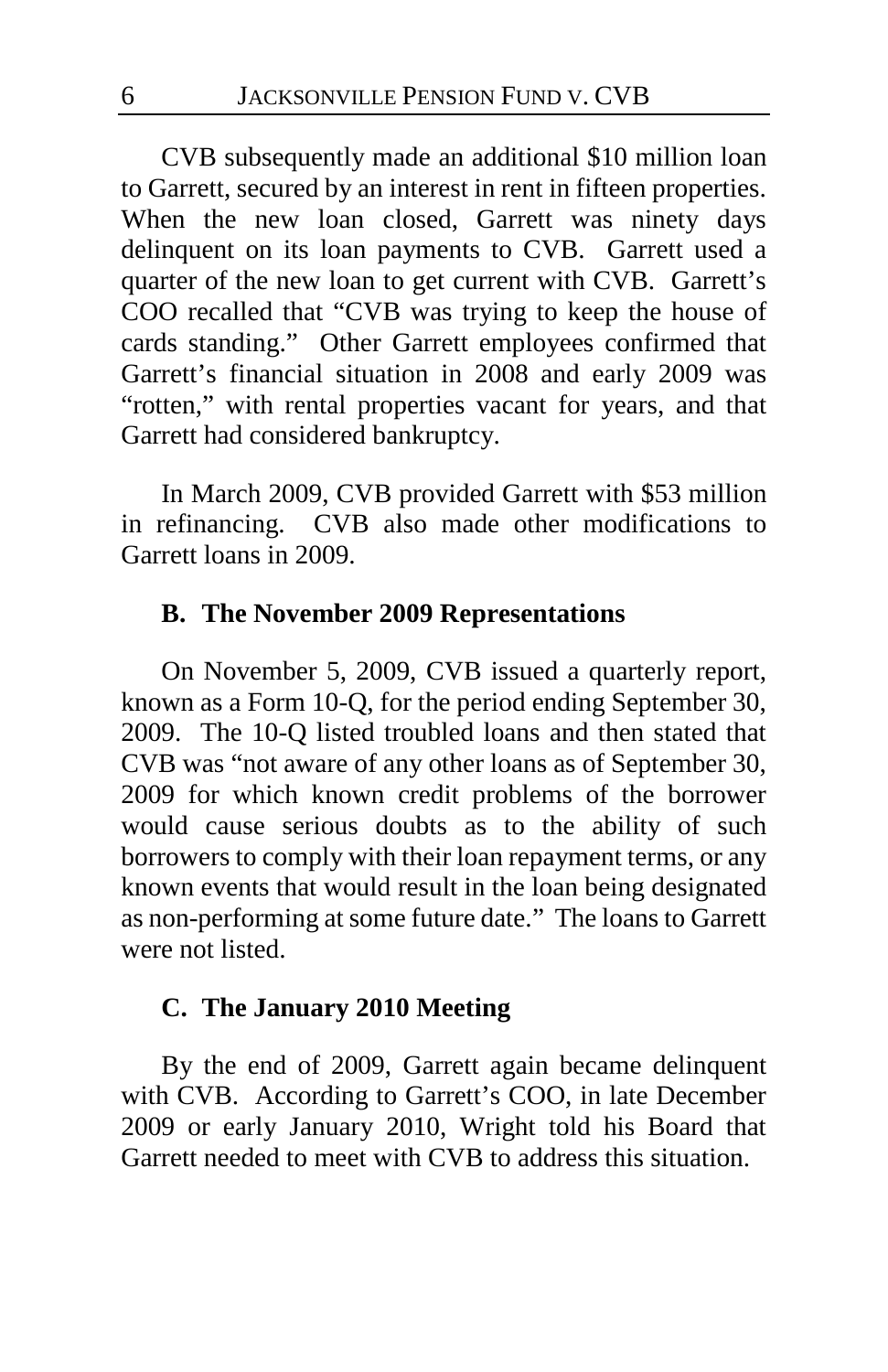The meeting with CVB occurred one week later, in early January 2010. A week after that, Wright reported back to the Garrett Board. Wright reported that Garrett told CVB it would file for bankruptcy unless the loans were modified. Garrett also discussed two other options with CVB: selling assets or bringing on a new equity partner. It also provided CVB with the financial projections and presentation it had used in unsuccessful attempts to woo new investors. Wright told the Board that Garrett had pleaded with CVB for more time to resolve the loan situation, but that no agreement had been reached.

CVB and Garrett continued negotiations about the loans throughout 2010. Garrett never again became current on its obligations to CVB.

#### **D. The March and May 2010 Representations**

On March 4, 2010, CVB filed a Form 10-K for calendar year 2009. The 10-K stated that CVB was "not aware of any other loans as of December 31, 2009 for which known credit problems of the borrower would cause serious doubts as to the ability of such borrowers to comply with their loan repayment terms." As with the previous 10-Q, this statement appeared after a list of non-performing or past-due loans. That list did not include the Garrett loans.

CVB made a nearly identical "no serious doubts" statement in a 10-Q filed on May 10, 2010. That statement differed from the previous "no serious doubts" statements only in that it was "as of March 10, 2010."

#### **E. The Alleged Disclosures**

In May and June 2010, an anonymous blogger suggested that CVB was engaging in a "cycle of extend and pretend"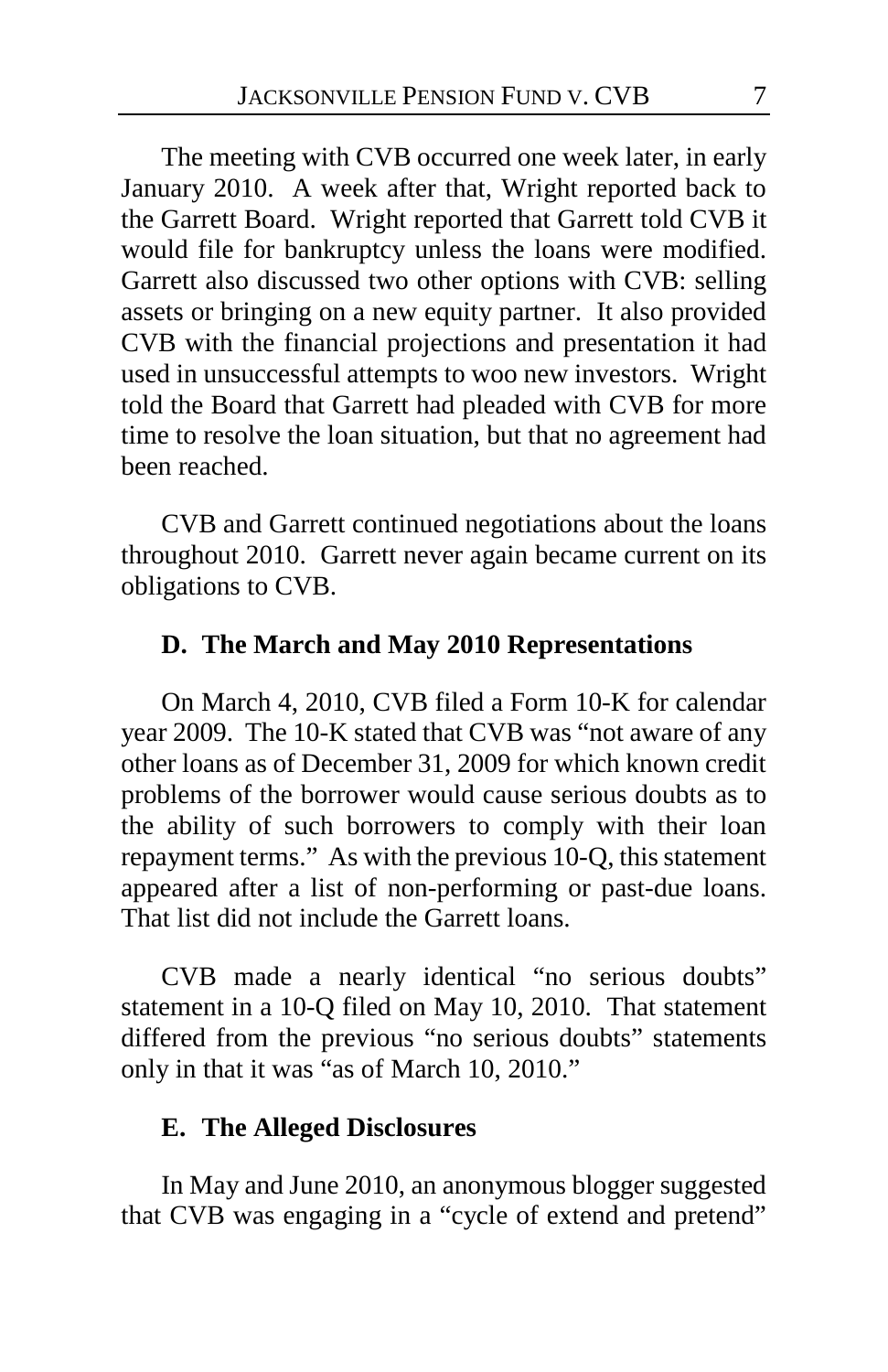with its loans to Garrett and others, often restructuring the loans at the end of the quarter or year, before FDIC audits. But, other analysts did not credit these blog posts, and neither did the market at large; CVB's stock price rose, climbing to \$10.61 on July 26, 2010.

On July 26, 2010, CVB received a subpoena from the SEC. On August 9, 2010, after the stock market closed, CVB filed a form 10-Q for the second quarter of 2010, which disclosed receipt of the subpoena, stating:

> The subpoena requests information regarding our loan underwriting guidelines, our allowance for credit losses and our allowance for loan loss calculation methodology, our methodology for grading loans and the process for making provisions for loan losses, and our provision for credit losses. In addition, the subpoena requests information regarding presentations we have given or conferences we have attended with analysts, brokers, investors or prospective investors.

The next day, CVB's stock fell 22%, from \$10.30 to \$8.00 per share, a loss of \$245 million in market capitalization.

Several analysts commented on the subpoena. The blogger claimed that it "appear[s] to validate our overall concerns with the bank." Dow Jones specifically noted a connection to the Garrett loans:

> Discussion of CVB Financial centers on its largest exposure, loans to a property company called the Garrett Group. Skeptics believe this exposure is backed by collateral whose market value is well below that of the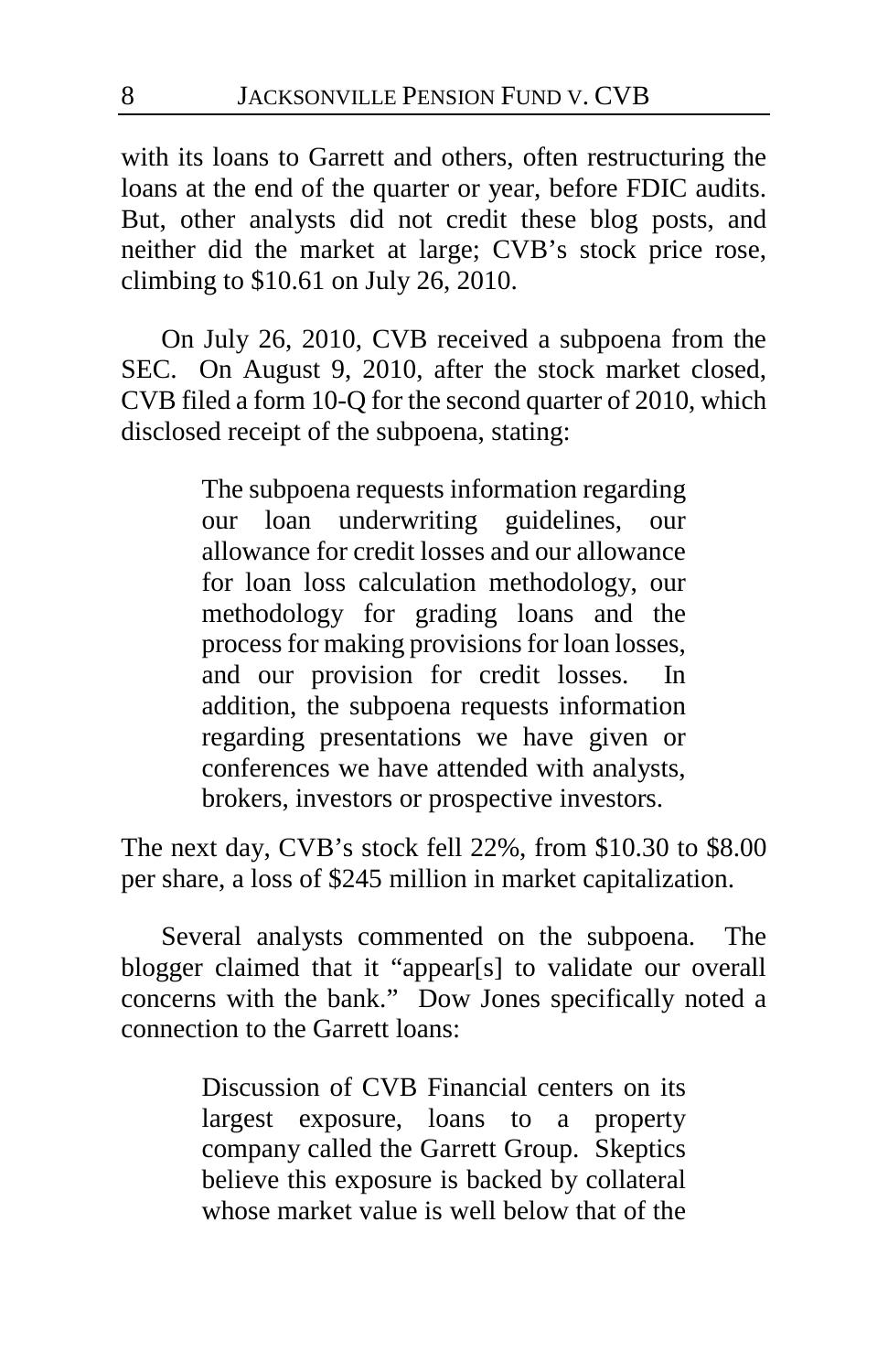loan amount. Some also question whether CVB extended a new loan to Garrett to help it pay existing loans, something Myers denies. He said the Garrett Group was current on its loans at the end of the second quarter, but the bank had reserves against the exposure.

Credit Suisse observed that the investigation appeared to pertain to the adequacy of CVB's reserves, including those for its largest borrower, Garrett, and the adequacy of CVB's disclosures. And, on August 11, FIG Partners wrote:

> It appears the SEC is looking into whether CVB[] misled the Street by hiding the true performance of loans the company said were performing. In doing so, the SEC is also implying that company management hid the true nature of the loan portfolio from the FDIC and California Department of Financial Institutions (the bank's primary regulators).

. . .

The information sought [in the SEC subpoena] is very similar to stories in the press recently that the company was overstating credit quality.

A month later, after the market closed on September 9, CVB announced that Garrett was unable to pay its loans as scheduled; the bank charged off \$34 million in Garrett loans and characterized the remaining \$48 million as nonperforming and impaired. CVB announced that it had \$24.7 million in reserves for credit losses and was recording an additional \$9.3 million to account for the \$34 million chargeoff. CVB also announced that it had only an equity interest,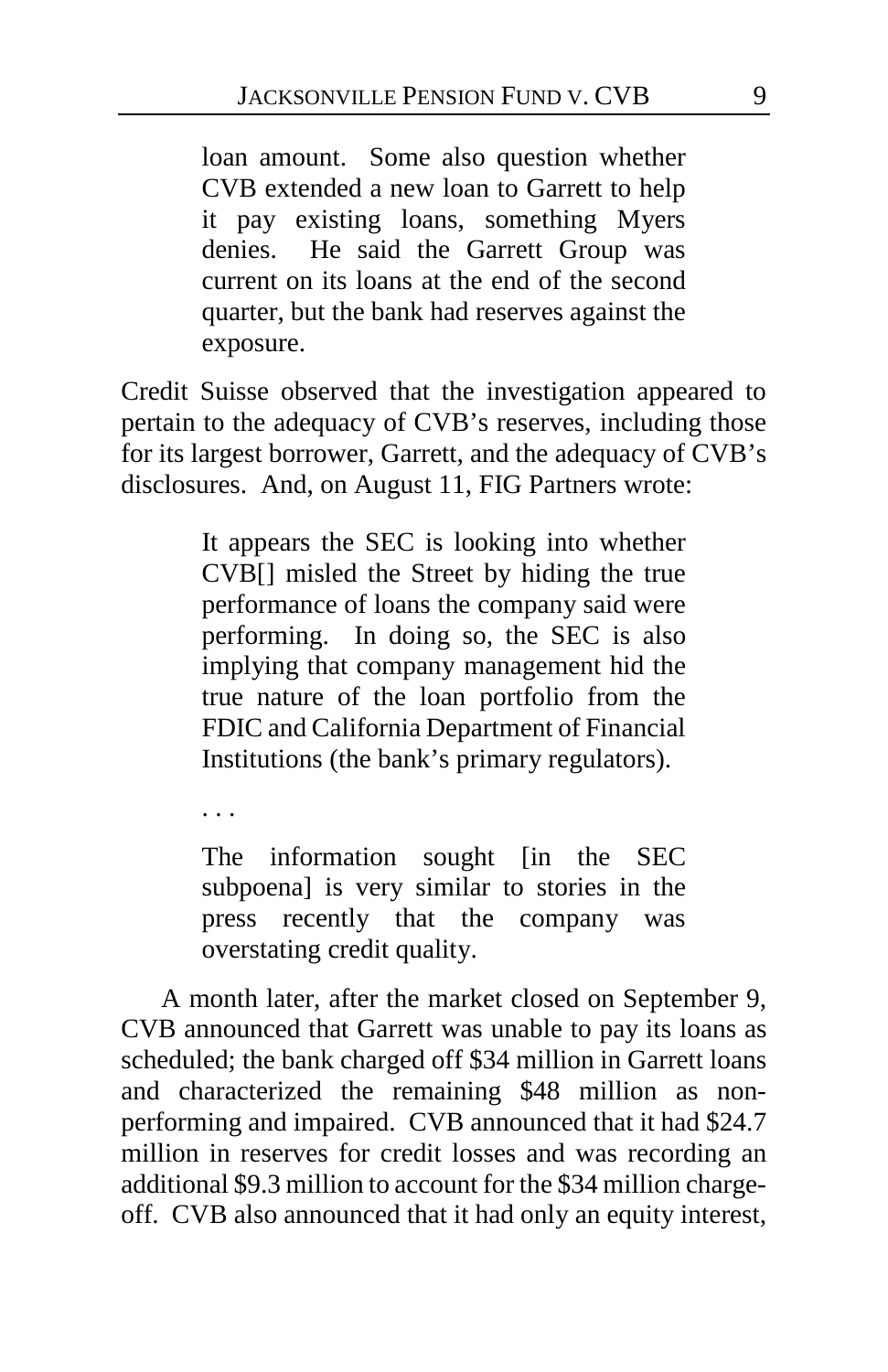and no direct liens, on the fifteen properties that served as collateral for the largest loan to Garrett, which had a balance of \$42.5 million, and that it was discounting the value of its UCC-1 filings on those properties to zero.

The next day, Credit Suisse published an analysis of CVB's announcement:

> More importantly, in our view, CVB[] announced that it was placing its largest (and most controversial) loan on non-performing status, and writing it down to its recent appraisal (less assumed OREO costs).

> While the SEC subpoena remains outstanding, we believe the announcement removes a major component of uncertainty in regards to problem loans; for which the subpoena also seeks to address (to a certain extent).

Consistent with that analysis, CVB's stock dropped only slightly on September 10, from \$7.05 to a closing price of \$6.99. By the next week the stock had risen above \$7.05, and it never again fell below that price. As another analyst wrote on September 13, 2010:

> The company's share price plummeted by  $\approx$  22% to \$8.00 on August 10, which was the day after it disclosed the SEC investigation. Since then, the share price has drifted down by an additional ~13% to \$6.99 on September 10. There was only a modest decline of  $\sim$ 1% following the earnings preannouncement as further deterioration in credit quality and uncertainty surrounding the SEC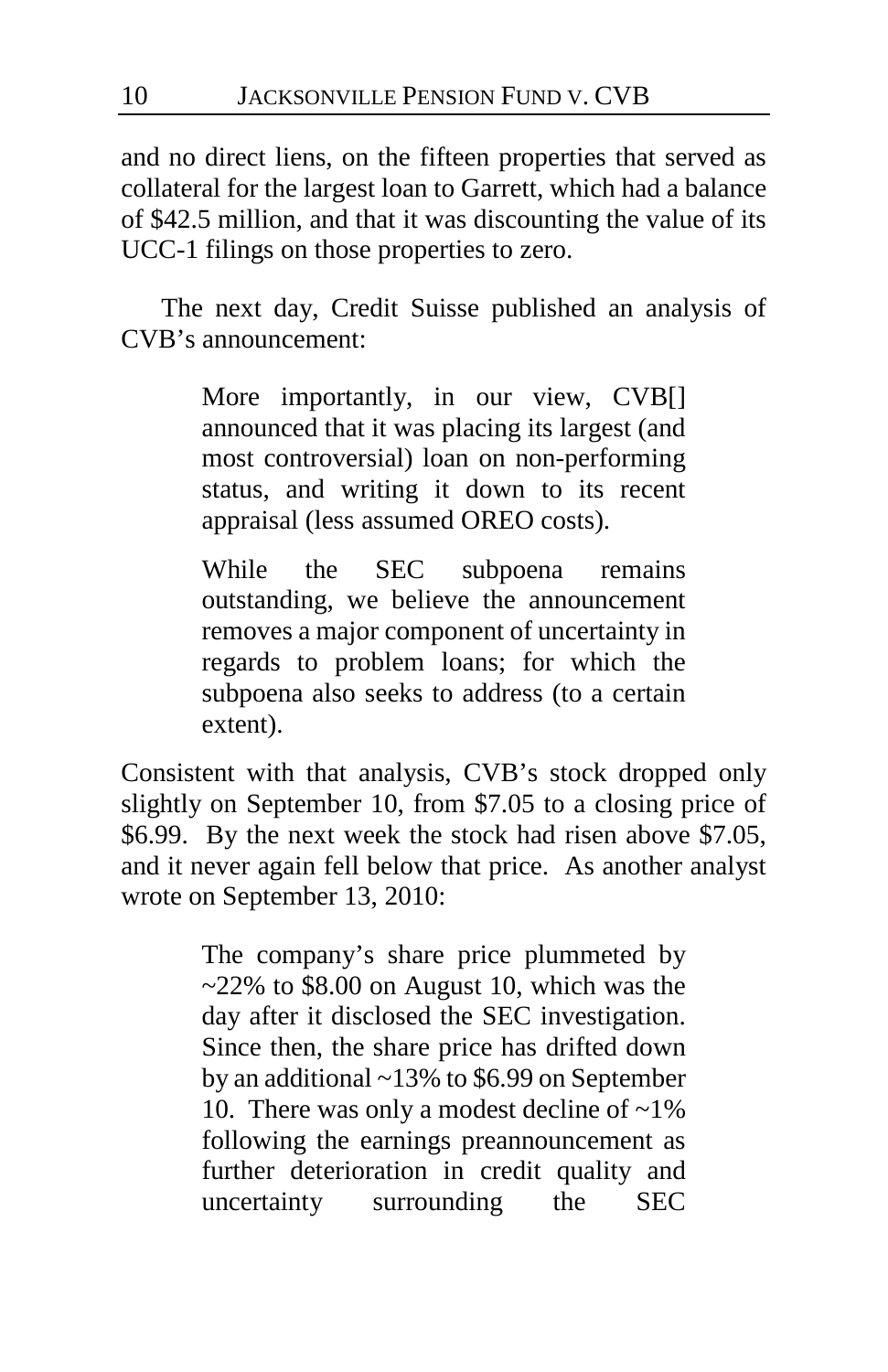investigation are already reflected in the share price.

In January and February 2011, CVB recorded Notices of Default on \$58 million of Garrett loans. Despite the 2010 SEC subpoena, no formal agency proceedings were instituted against CVB.

#### **F. Procedural History**

In 2010, two securities fraud actions were filed against CVB in the United States District Court for the Central District of California. The district court consolidated the suits and appointed Jacksonville as lead plaintiff. The court then dismissed in turn, each time with leave to amend, the consolidated complaint, a First Amended Complaint, and the SAC. Jacksonville declined to further amend its complaint and requested that the district court enter judgment. The court did so, and Jacksonville timely appealed.

#### **II. Standard of Review**

We review a dismissal for failure to state a claim *de novo*, accepting all well-pleaded allegations as true. *Metzler Inv. GMBH v. Corinthian Colls., Inc.*, 540 F.3d 1049, 1061 (9th Cir. 2008). Securities fraud claims must satisfy the "exacting pleading standards of Federal Rule of Civil Procedure 9(b) and the Private Securities Litigation Reform Act (PSLRA)." *Or. Pub. Emp. Ret. Fund v. Apollo Grp. Inc.*, 774 F.3d 598, 604 (9th Cir. 2014).

#### **III.Discussion**

The SAC alleged that CVB, Myers, and CVB's former Chief Financial Officer, Edward Biebrich (collectively, "CVB") violated Section 10(b) of the Securities and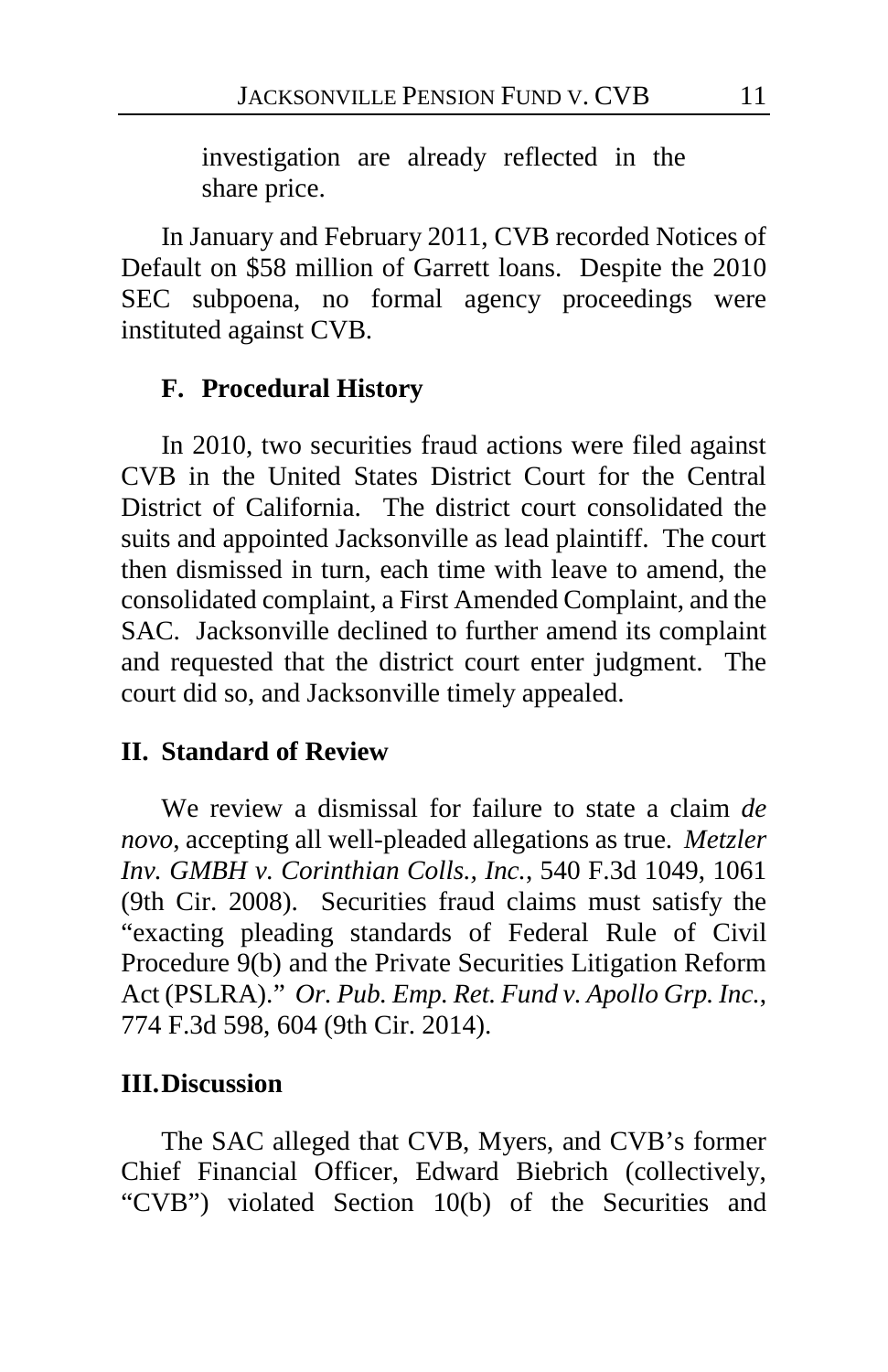Exchange Act of 1934 and Rule 10b-5.**[2](#page-11-0)** The elements of a private securities fraud action under Section 10(b) and Rule 10b-5 are: "(1) a material misrepresentation or omission by the defendant; (2) scienter; (3) a connection between the misrepresentation or omission and the purchase or sale of a security; (4) reliance upon the misrepresentation or omission; (5) economic loss; and (6) loss causation." *Erica P. John Fund, Inc. v. Halliburton Co.*, 131 S. Ct. 2179, 2184 (2011) (citation omitted).

The complaint must plead specific facts indicating why any alleged misrepresentation was false or any omission rendered a representation misleading. 15 U.S.C. § 78u– 4(b)(1); *Metzler*, 530 F.3d at 1070. To plead scienter adequately, the complaint must "state with particularity facts giving rise to a strong inference,"  $15$  U.S.C.  $\frac{8}{3}$  78u– 4(b)(2)(A), that "defendants engaged in knowing or intentional conduct," which includes "deliberate recklessness," *S. Ferry LP, No. 2 v. Killinger*, 542 F.3d 776, 782 (9th Cir. 2008) (internal citation and quotation marks omitted). The inference of scienter must be "at least as compelling as any opposing inference of nonfraudulent intent." *Tellabs, Inc. v. Makor Issues & Rights, Ltd.*, 551 U.S. 308, 314 (2007).

The SAC alleges four general categories of false and misleading statements:

 $\overline{a}$ 

<span id="page-11-0"></span>**<sup>2</sup>** The SAC also alleged that Myers and Biebrich violated Section 20(a) of the Securities and Exchange Act of 1934, 15 U.S.C. § 78t(a), as controlling employees of CVB. The parties correctly agree that, in the context of this appeal from an order granting a motion to dismiss, the control person liability claim rises or falls with the primary violation claim. *See Zucco Partners, LLC v. Digimarc Corp.*, 552 F.3d 981, 990 (9th Cir. 2009).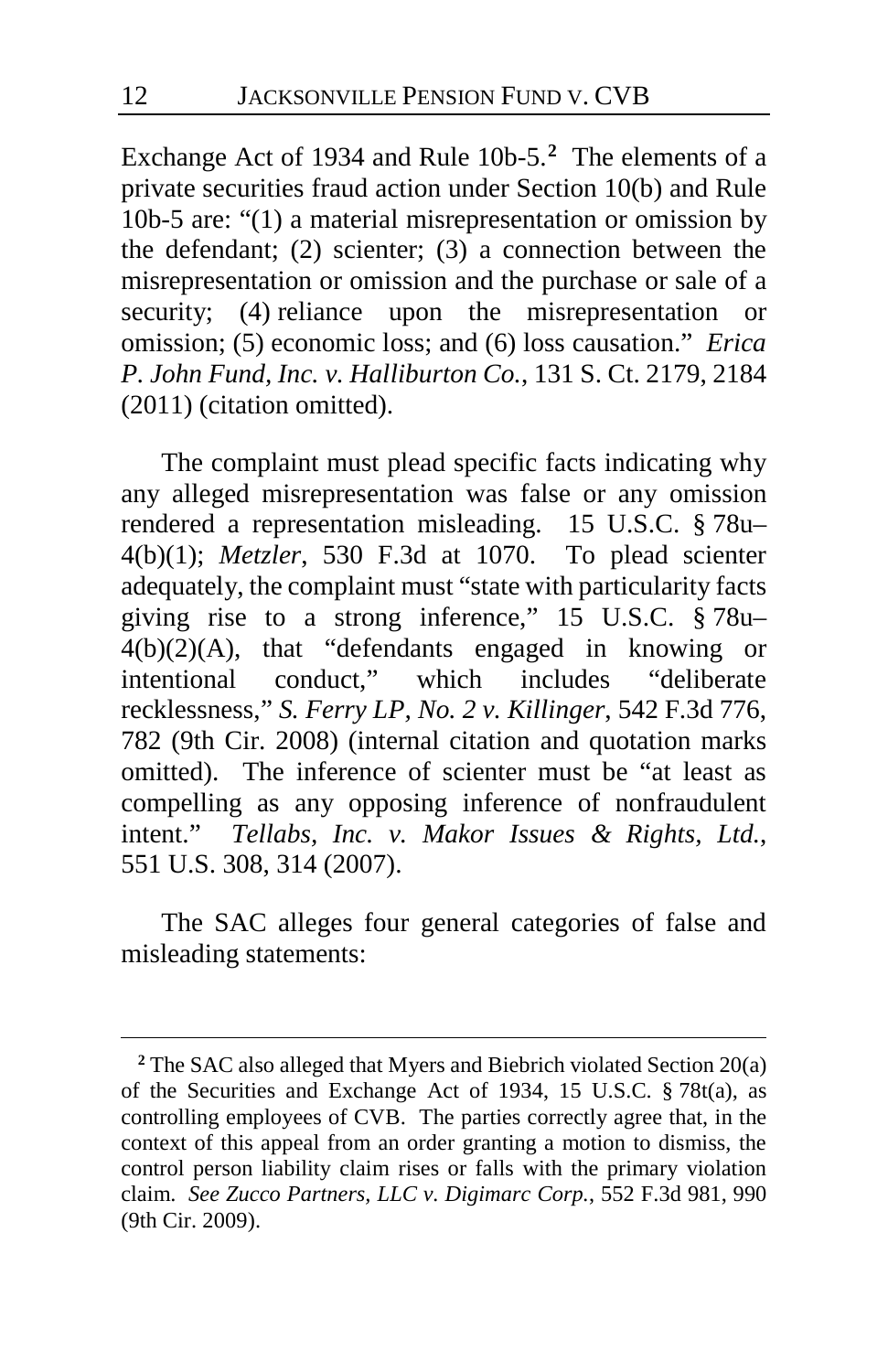- 1. CVB's touting of its loan underwriting culture, credit metrics, and the quality of its loan portfolio.
- 2. CVB's statement that the deteriorating real estate market "could" harm its borrowers' ability to repay.
- 3. CVB's financial statements, which allegedly violated Generally Accepted Accounting Principles ("GAAP").
- 4. CVB's assurance in its SEC filings that it was "not aware of any other loans . . . for which known credit problems of the borrower would cause serious doubts as to the ability of such borrowers to comply with their loan repayment terms."**[3](#page-12-0)**

We analyze these alleged misrepresentations to determine whether the SAC includes detailed allegations compelling the inference that each statement was false and made with the requisite scienter. *See Tellabs*, 551 U.S. at 314; *S. Ferry*, 542 F.3d at 782.

#### **A. The First Three Categories of Statements**

 $\overline{a}$ 

First, the SAC alleges that CVB committed securities fraud by boasting that "[t]he overall credit quality of the loan portfolio is sound"; "CVB's credit metrics are superior" to

<span id="page-12-0"></span><sup>&</sup>lt;sup>3</sup> The SAC also alleges that CVB committed securities fraud by reporting no nonperforming dairy loans throughout the alleged Class Period and then classifying \$5.2 million in dairy loans as nonperforming. But, the SAC does not explain why there was not enough time between reporting periods for performing loans later to become non-performing. The allegation therefore fails the heightened pleading standards of the PSLRA and Rule 9(b).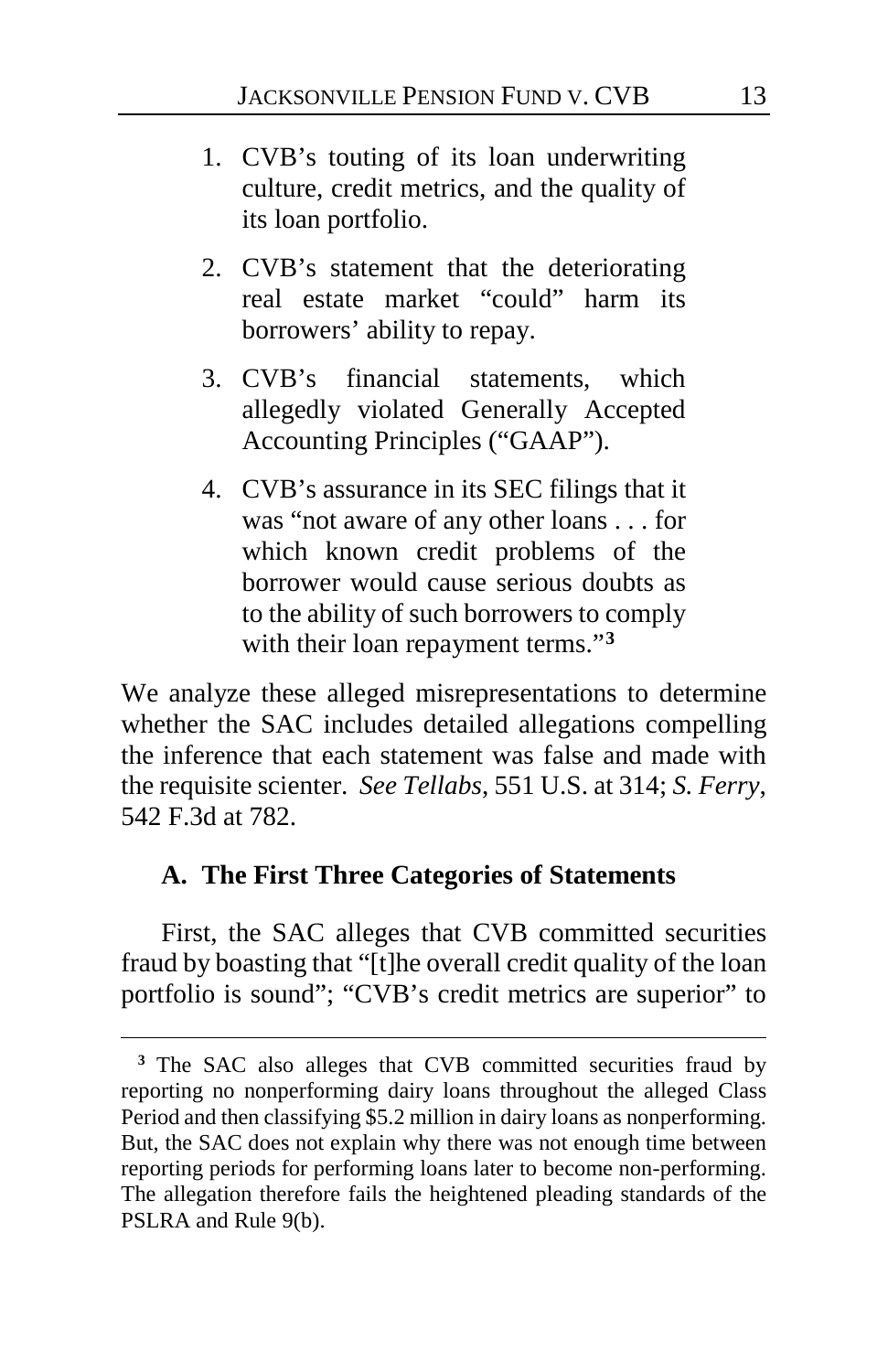those of its peers; "strong credit culture and underwriting integrity remain paramount at CVB"; and CVB's culture has "limited its exposure to problem credits." The district court dismissed the claims based on these boasts, characterizing them as puffery. That decision was correct. These vague, optimistic statements by CVB officials are not actionable. *See In re Cutera Sec. Litig.*, 610 F.3d 1103, 1111 (9th Cir. 2010).**[4](#page-13-0)**

Jacksonville next argues that CVB committed securities fraud by describing the Southern California real estate market in several SEC filings simply as a "risk factor" that "could" affect the ability of loan customers to repay "in the future," when in fact that risk had already come to fruition. But, in context, there is nothing misleading about these statements, which were accompanied by information about CVB's credit losses and charge-offs and a warning that "[w]e may be required to make additional provisions for loan losses and charge off additional loans in the future."

Jacksonville also alleges that there were GAAP violations in CVB's published accounting figures. But, "the mere publication of inaccurate accounting figures, or a failure to follow GAAP, without more, does not establish scienter." *DSAM Glob. Value Fund v. Altris Software, Inc.*, 288 F.3d 385, 390 (9th Cir. 2002) (quoting *In re Software Toolworks Inc.*, 50 F.3d 615, 627 (9th Cir. 1994)). To raise

<span id="page-13-0"></span> <sup>4</sup> Jacksonville also briefly argues that Myers committed securities fraud by boasting that, although ten buildings on CVB's street each had a 75% vacancy rate, CVB had no loans against any of them. The SAC alleges that CVB "did have a loan against a building on the avenue where CVB is headquartered." However, the SAC does not allege that this building was one of the ten Myers identified. Nor does the SAC adequately allege that this boast was material or made with the requisite scienter.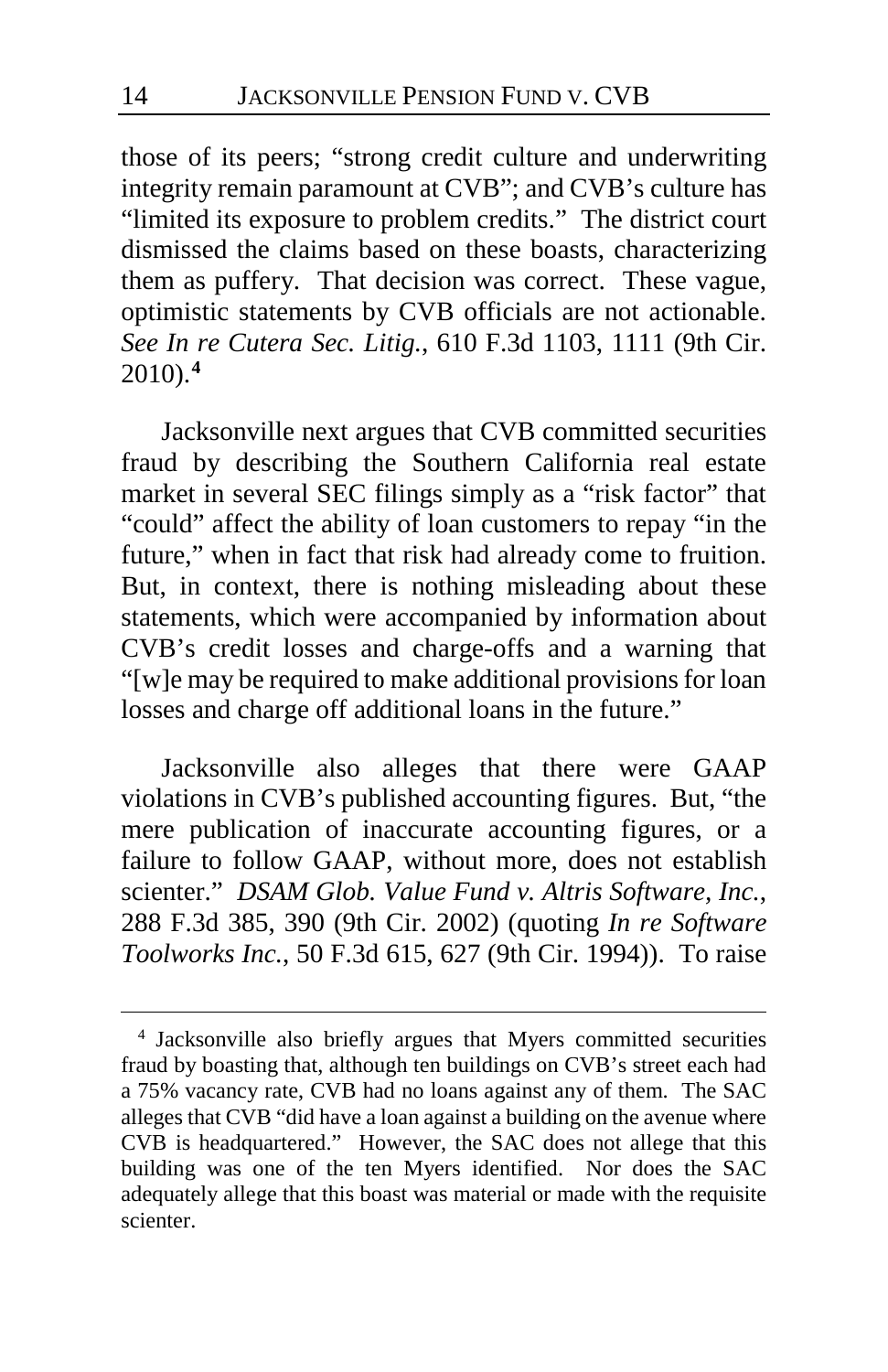a strong inference of scienter, the SAC must allege facts demonstrating that defendants "knowingly and recklessly engaged in an improper accounting practice," for example, that a company's external auditors counseled against a practice or that a company's CFO was aware that the practice was improper. *Metzler*, 540 F.3d at 1068–69. The SAC contains no such allegations. Nor does it allege the role of the individual defendants in preparing the company's accounting statements or what knowledge they had of GAAP principles. Accordingly, the district court correctly dismissed the GAAP claims.

## **B. The SEC Filings**

The SAC alleges that, in November 2009, March 2010, and May 2010, CVB's SEC filings falsely assured investors that Garrett had no "known credit problems" that "would cause serious doubts" as to its ability to repay. We examine each filing in turn.

## **1. The November 2009 10-Q**

Jacksonville argues that the statement in the 10-Q filed in November 2009— that there was no basis for "serious doubts" about Garrett's ability to pay—was false because, in September 2008, Garrett had expressly told CVB of its financial difficulties. But by November 2009, Garrett had been current on its loans for about a year, and the SAC does not allege that Garrett gave CVB any cause for concern during that year. A meeting a year earlier that led to restructuring does not compel the inference that the November 2009 statement was false.

The SAC also alleges that Garrett personnel continued to be concerned about the company's financial position in 2009. But it does not allege that these concerns were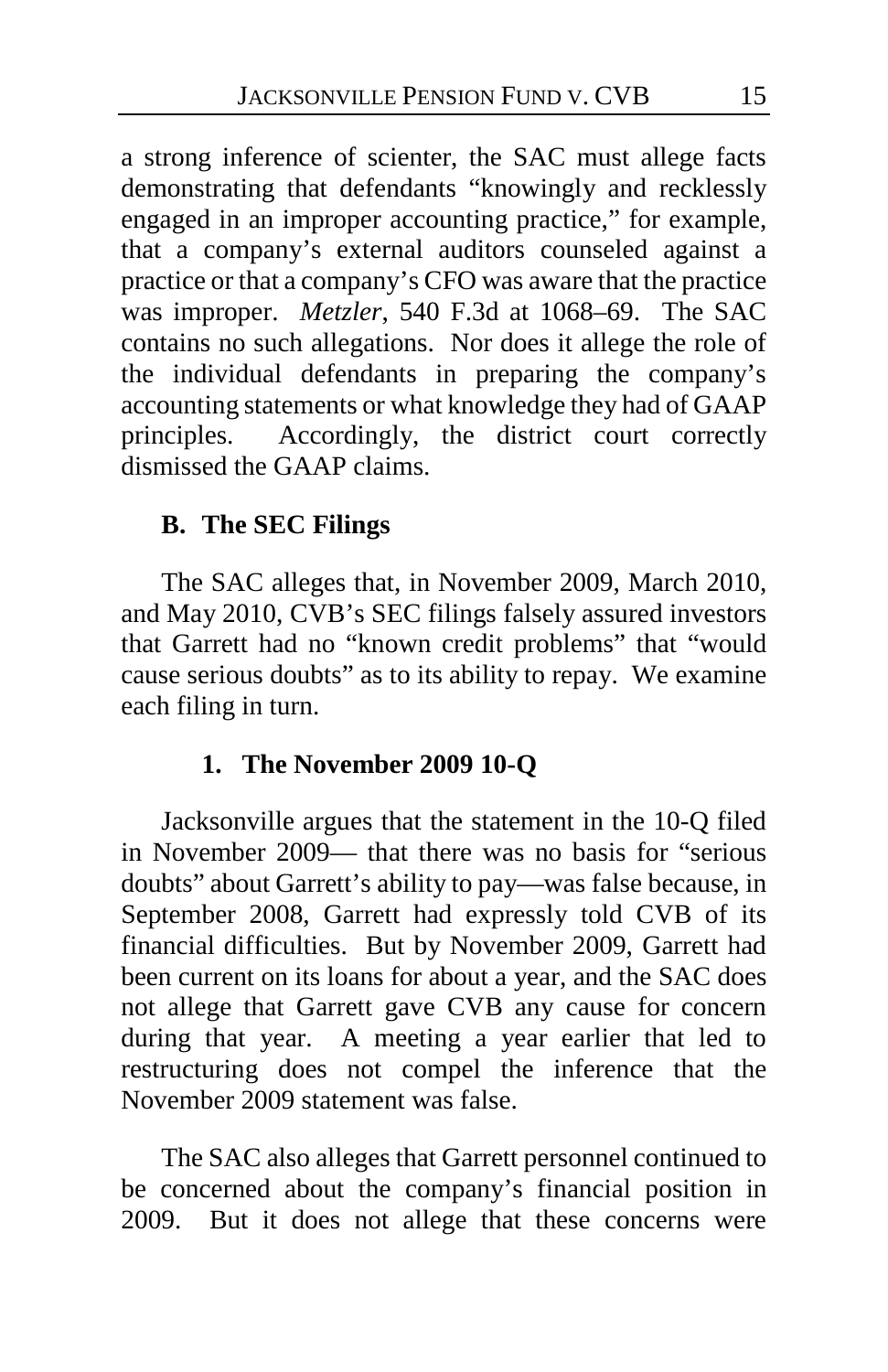communicated to CVB. The SAC also alleges that, in March 2009, CVB restructured \$53 million of Garrett loans by providing \$44 million in a stand-alone second mortgage and \$9 million in a non-purchase-money loan, for which it obtained security interests in at least eleven parcels of property, at least two of which already had tax liens. Additionally, it alleges that CVB provided Garrett with \$4 million in refinancing on September 23, 2009. The fact that CVB gave Garrett additional loans in 2009, even if some later turned out to be unwise, does not show that CVB had a basis for "serious doubts" about Garrett's ability to repay in November 2009; if anything, it points to the contrary. We therefore affirm the district court's dismissal of Jacksonville's claims based on the November 2009 10-Q.**[5](#page-15-0)**

## **2. The 2009 10-K and the May 10, 2010 10-Q**

By late December 2009, Garrett was again delinquent on its loan payments to CVB and had no liquidity to meet its ongoing obligations. The SAC alleges that Garrett told CVB in early January 2010 that unless modifications to loan terms were made, Garrett could not meet its obligations and might file for bankruptcy.

Assuming that these allegations are true, they would seem to demonstrate that the "no serious doubts" statements

 $\overline{a}$ 

<span id="page-15-0"></span>**<sup>5</sup>** The SAC also alleges that, at a presentation to analysts on December 2, 2009, Myers falsely stated that Garrett was "a fully performing asset in all respects," that "we don't have specific reserves against that," and "[t]hey are paying everything. It's performing as agreed." The only new information that came to light between the November and December statements was the foreclosure on three Garrett properties, none of which were collateral for CVB. That knowledge would not make false CVB's statements that Garrett was "a fully performing asset" and "paying everything." We therefore agree with the district court that the SAC failed to state a claim with respect to the December 2009 allegations.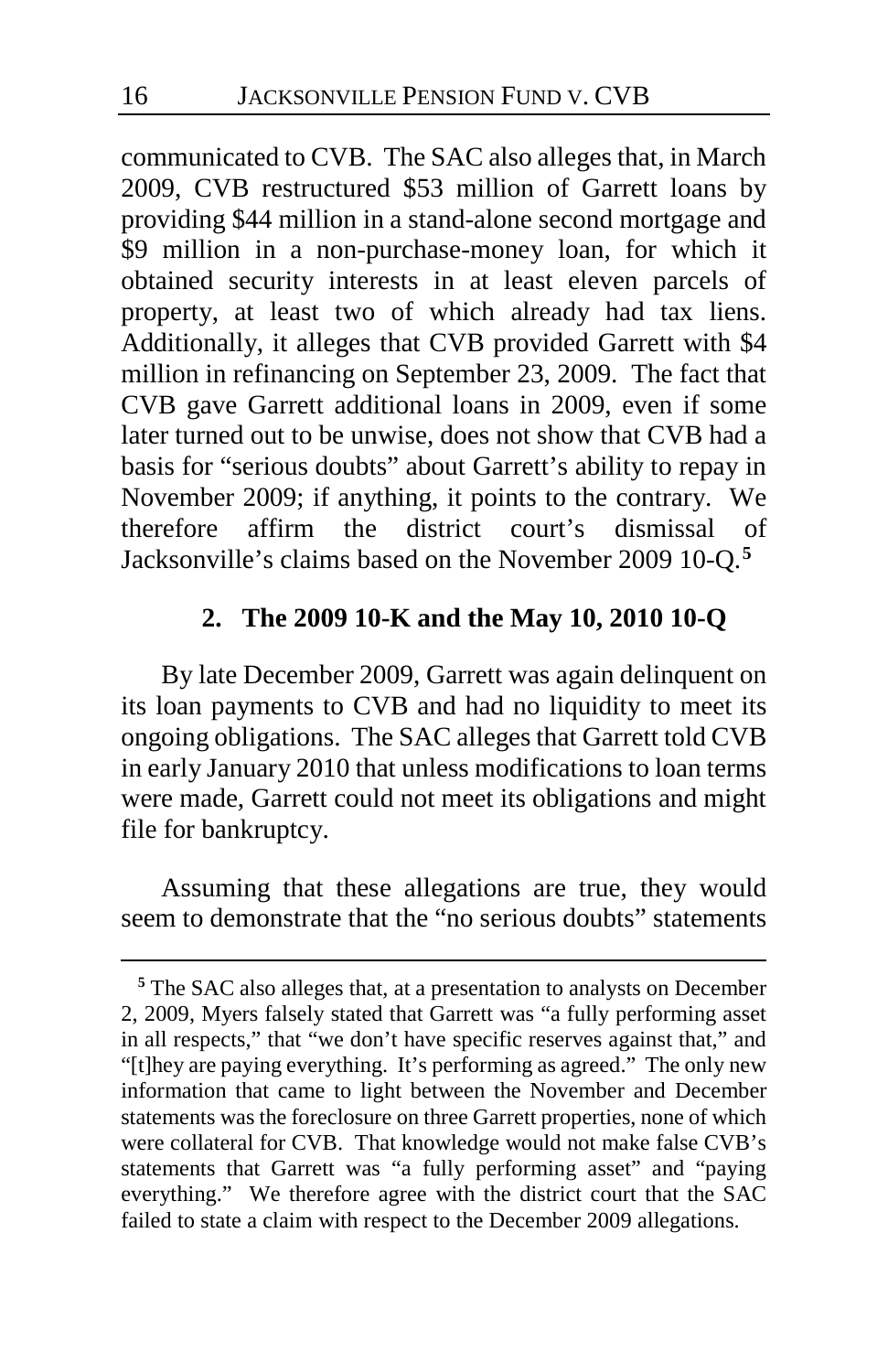in CVB's 2009 10-Q, filed on March 4, 2010, and in CVB's 10-Q for the first quarter of 2010, filed on May 10, 2010, were false and made with knowledge of, or recklessness towards, their falsity. The district court discounted these allegations because they involved hearsay, as they were based on what Garrett's COO, whom the SAC does not identify by name, said Wright told the Board about the January 2010 meeting. But "the fact that a confidential witness reports hearsay does not automatically disqualify his statement from consideration in the scienter calculus." *Zucco Partners, LLC v. Digimarc Corp.*, 552 F.3d 981, 997 n.4 (9th Cir. 2009). Instead, we examine a confidential witness's hearsay report to determine if it is "sufficiently reliable, plausible, or coherent." *Id.* Here, the statements reported by the COO were specific in time, context, and details, and involved important communications from a chief executive officer to his Board. They are sufficiently reliable for pleading purposes.

The district court also reasoned that, because the COO was not present at the meeting with CVB, Wright's statements to the Garrett Board cannot capture the precise context of the CVB meeting, leaving open the possibility that Garrett's lament was understood by the lender merely as a negotiating tactic. The district court found this inference strengthened by Garrett's discussion of alternatives to bankruptcy, and its active pursuit of capital investments. The court therefore concluded that the most plausible inference was that CVB did not credit Garrett's threat of bankruptcy and believed Garrett would find a way to repay its loans.

The SAC need not allege, however, that CVB actually believed that Garrett was about to go bankrupt, only that CVB was on notice of facts that would reasonably give rise to "serious doubts" about Garrett's ability to repay. The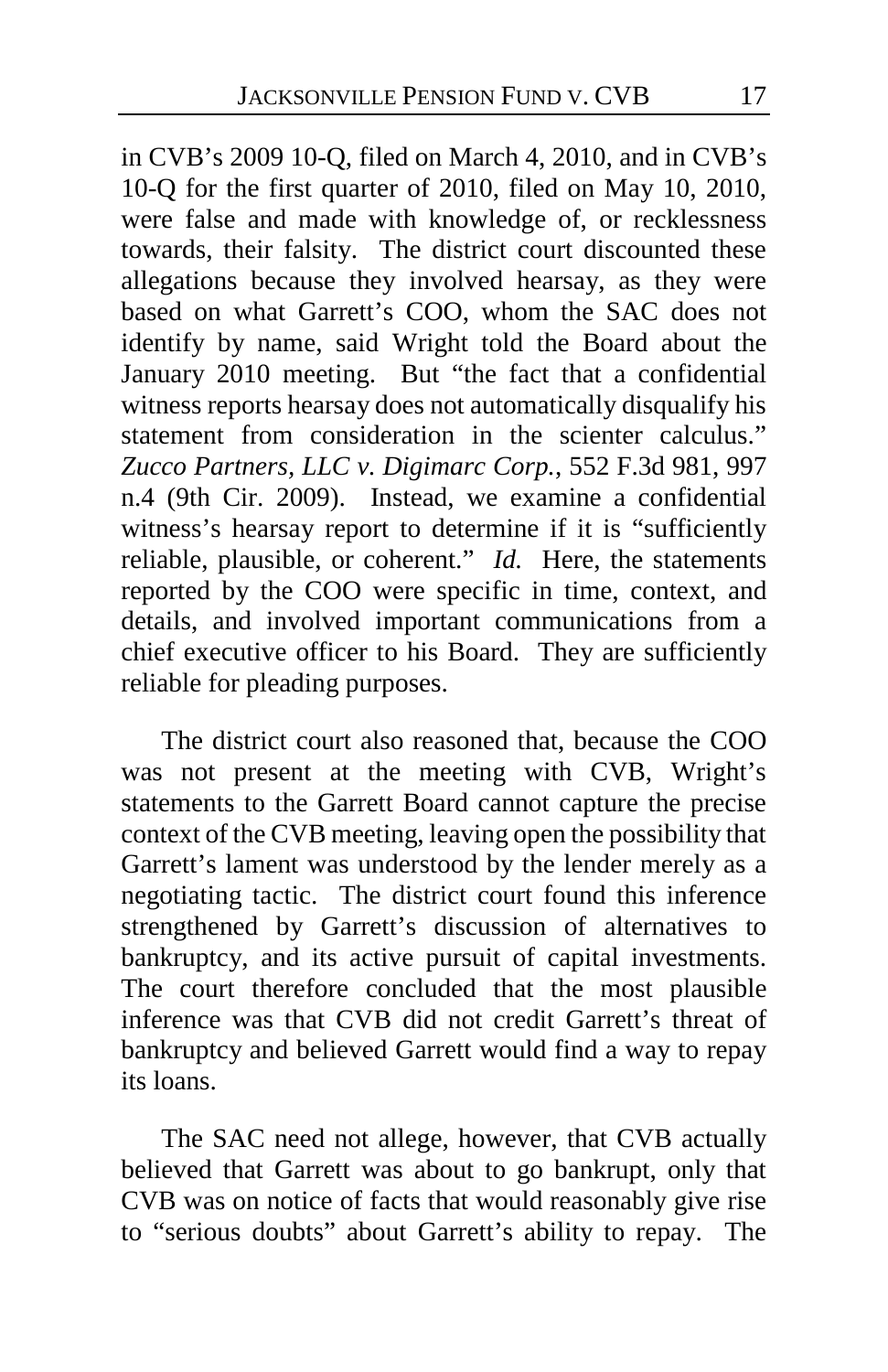SAC adequately alleges that CVB had such notice. In January 2010, Garrett not only told CVB that it could not repay its loans and was considering bankruptcy, but that it had fallen delinquent on its CVB loans and never again became current. Thus, the SAC adequately alleges that before May 10, 2010, CVB had been alerted to facts which "would cause serious doubts" about Garrett's ability to repay.

The SAC also adequately alleges that the "no serious doubts" statement made on March 4, 2010 in CVB's 10-Q was a misrepresentation. That statement assured investors that there was no basis for "serious doubts" about Garrett's loans "as of December 31, 2009." Technically, this may have been true, given that the critical meeting with Garrett did not take place until January 2010. But the statement was plainly misleading when made. By March 2010, CVB had known for two months that there was a basis for serious doubts about the ability of Garrett, CVB's largest borrower, to repay. The omission of that fact, combined with the reassurance that everything was fine as of December 31, 2009, meets the pleading standard for a material omission. *See TSC Indus., Inc. v. Northway, Inc.*, 426 U.S. 438, 449 (1976) (An omission is material if there is "a substantial likelihood that the disclosure of the omitted fact would have been viewed by the reasonable investor as having significantly altered the 'total mix' of information made available"); *Operating Local 649 Annuity Tr. Fund v. Smith Barney Fund Mgmt., LLC*, 595 F.3d 86, 92 (2d Cir. 2010) ("The veracity of a statement or omission is measured not by its literal truth, but by its ability to accurately inform rather than mislead prospective buyers."); *Brody v. Transitional Hosps. Corp.*, 280 F.3d 997, 1006 (9th Cir. 2002) ("To be actionable under the securities laws, an omission must be misleading; in other words it must affirmatively create an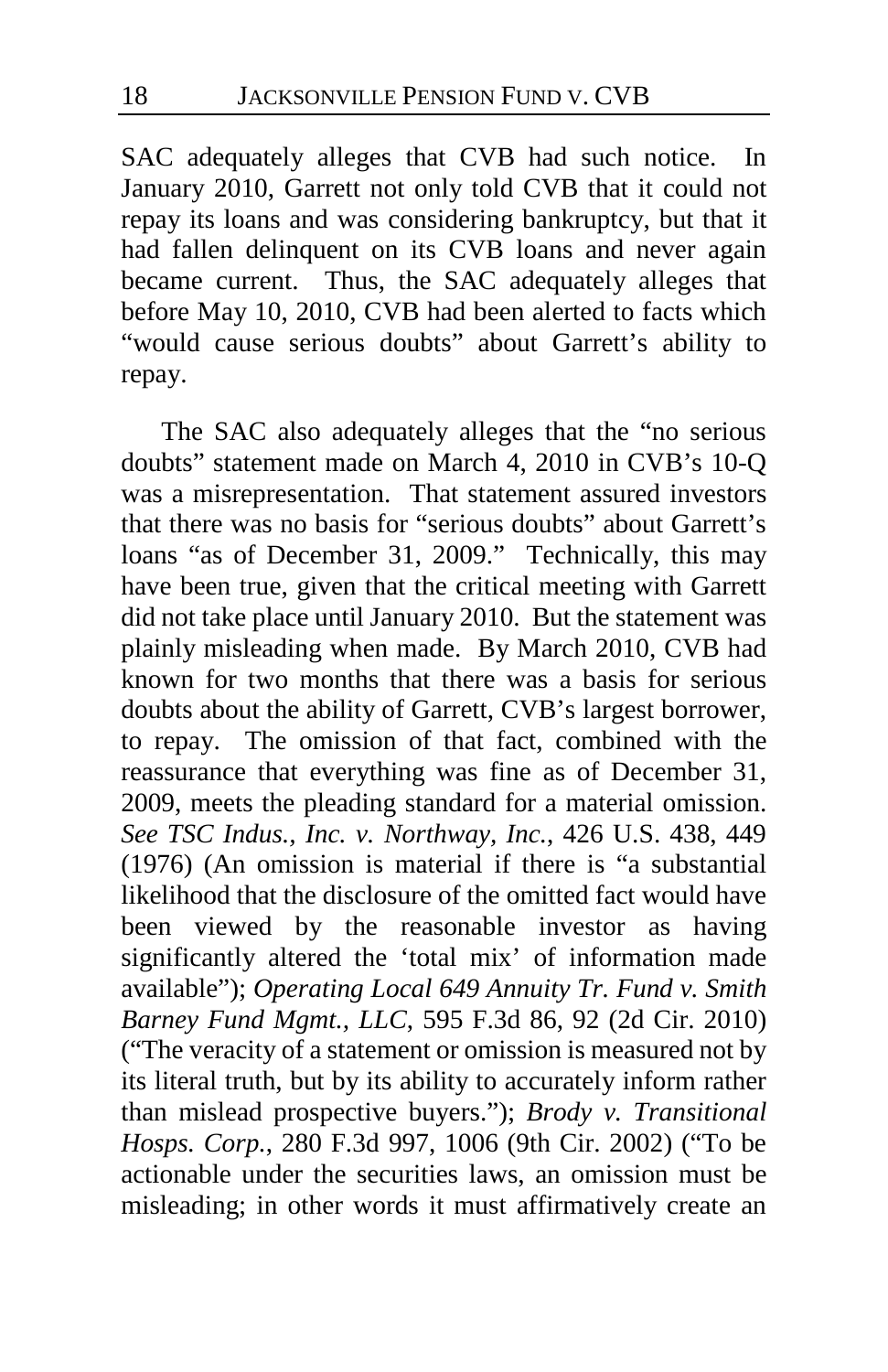impression of a state of affairs that differs in a material way from the one that actually exists.").

Therefore, we conclude that the SAC sufficiently alleges falsity and scienter as to the "no serious doubts" statements in the 10-K on March 4, 2010, and the 10-Q on May 10, 2010.

## **C. Loss Causation**

Even when deceptive conduct is properly pleaded, a securities fraud complaint must also adequately plead "loss causation." *Erica P. John Fund*, 131 S. Ct. at 2183. Loss causation is shorthand for the requirement that "investors must demonstrate that the defendant's deceptive conduct caused their claimed economic loss." *Id.* Thus, like a plaintiff claiming deceit at common law, the plaintiff in a securities fraud action must demonstrate that an economic loss was caused by the defendant's misrepresentations, rather than some intervening event. *Dura Pharm., Inc. v. Broudo*, 544 U.S. 336, 343–44 (2005). The burden of pleading loss causation is typically satisfied by allegations that the defendant revealed the truth through "corrective disclosures" which "caused the company's stock price to drop and investors to lose money." *Halliburton Co. v. Erica P. John Fund, Inc.*, 134 S. Ct. 2398, 2406 (2014).

The district court held that the SAC failed to adequately allege loss causation. The only significant fall in CVB's share price occurred after the August 9, 2010 announcement of the SEC subpoena, and the district court found that the announcement of the subpoena could not constitute a corrective disclosure.

We recently held that "the announcement of an investigation, 'standing alone and without any subsequent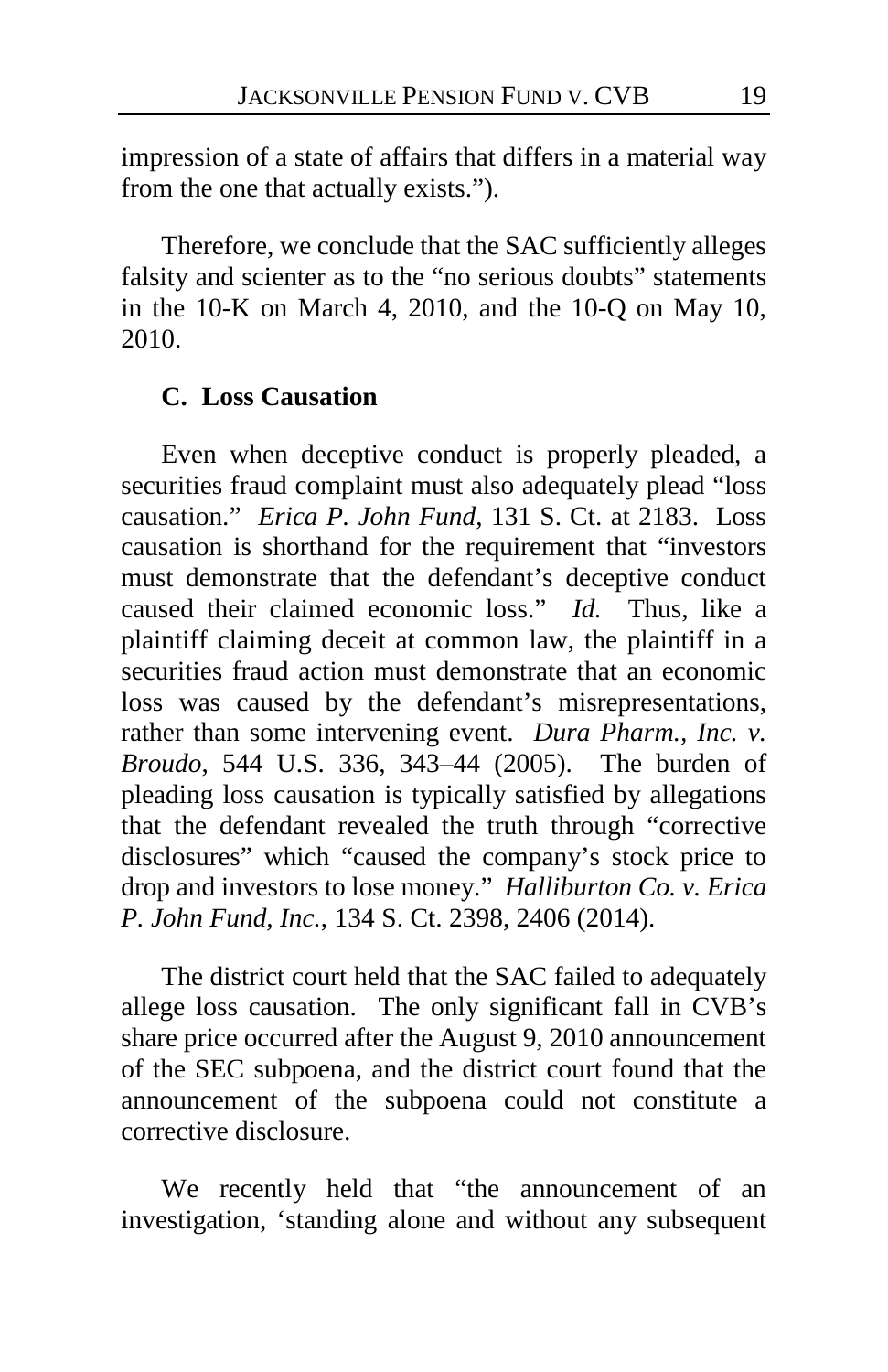disclosure of actual wrongdoing, does not reveal to the market the pertinent truth of anything, and therefore does not qualify as a corrective disclosure.'" *Loos*, 762 F.3d at 890 n.3 (quoting *Meyer v. Greene*, 710 F.3d 1189, 1201 n.13 (11th Cir. 2013)). But in so doing, we left open whether the announcement of an investigation can "form the basis for a viable loss causation theory" if the complaint also alleges a subsequent corrective disclosure by the defendant. *Id.*; *see also Meyer*, 710 F.3d at 1201 n.13 (reserving same question).

We today answer that question in the affirmative. We start from the premise that loss causation is a "contextdependent" inquiry, *Miller v. Thane Int'l, Inc.*, 615 F.3d 1095, 1102 (9th Cir. 2010), as there are an "infinite variety" of ways for a tort to cause a loss, *Assoc'd. Gen. Contractors of Cal., Inc. v. Cal. State Council of Carpenters*, 459 U.S. 519, 536 (1983). Because loss causation is simply a variant of proximate cause, *Dura*, 544 U.S. at 343–46, the ultimate issue is whether the defendant's misstatement, as opposed to some other fact, foreseeably caused the plaintiff's loss.

*Loos* made clear that the announcement of a government investigation, without more, cannot meet the loss causation requirement, but much more is alleged here. About a month after it announced the SEC subpoena, CVB disclosed that it was charging off millions in Garrett loans. Although Garrett's stock dropped over 20% the day after the announcement about the subpoena, the market reacted hardly at all to CVB's bombshell disclosure about its largest borrower, confirming that investors understood the SEC announcement as at least a partial disclosure of the inaccuracy of the previous "no serious doubts" statements. *See In re Take-Two Interactive Sec. Litig.*, 551 F. Supp. 2d 247, 285 (S.D.N.Y. 2008) (investors' understanding of disclosure is relevant, because "the pertinent inquiry trains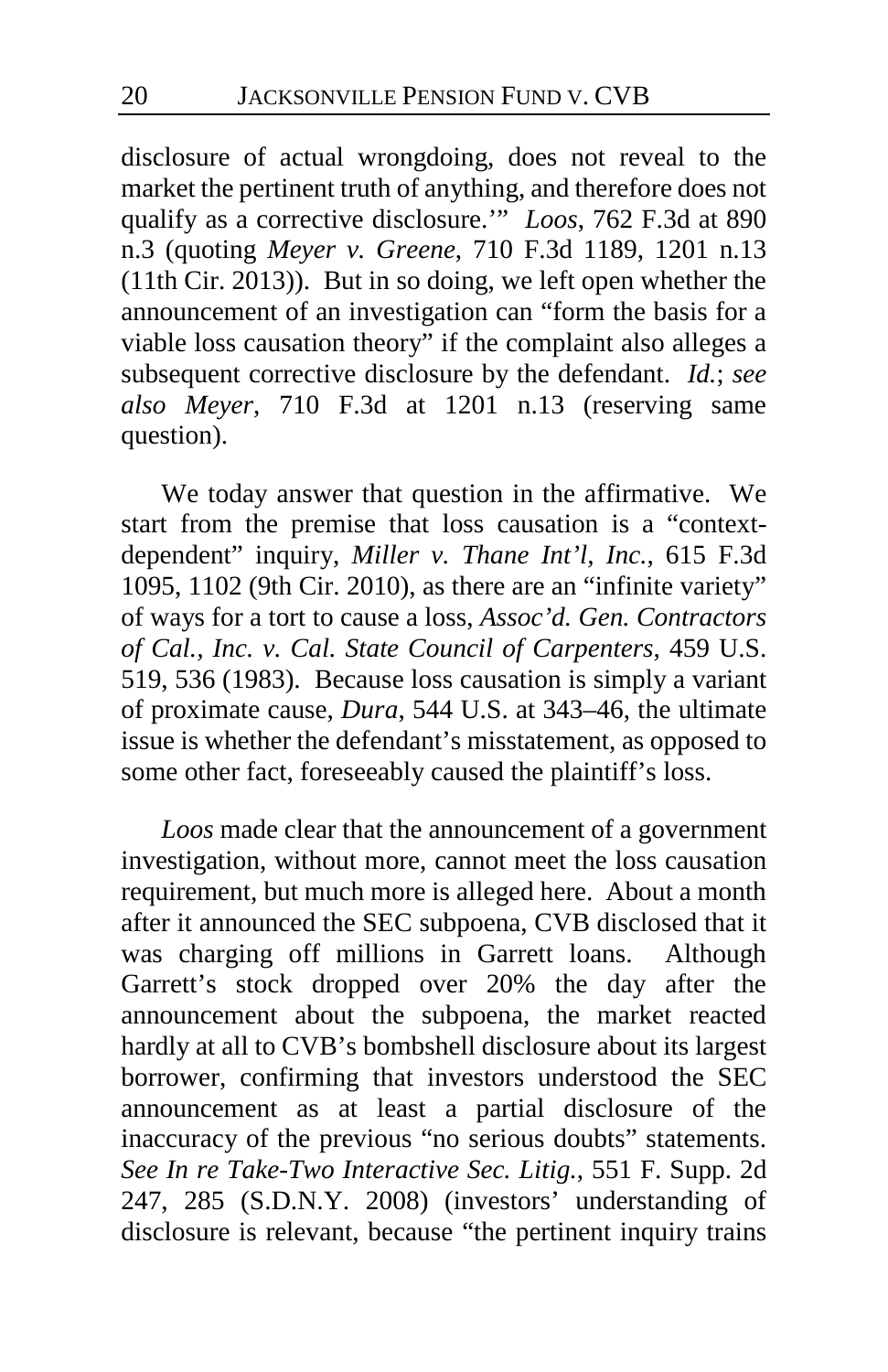on the most plausible understanding of a given disclosure at the time it was made"). Under the facts of this case, loss causation was sufficiently pleaded. Indeed, any other rule would allow a defendant to escape liability by first announcing a government investigation and then waiting until the market reacted before revealing that prior representations under investigation were false.

Our conclusion is consistent with a recent Fifth Circuit decision. In *Public Employees' Retirement System of Mississippi v. Amedisys, Inc.*, the operative complaint alleged five partial disclosures of the Medicare fraud, including the announcements that the SEC, Department of Justice, and Senate Finance Committee had initiated investigations into the defendant's billing practices. 769 F.3d 313, 317–19 (5th Cir. 2014). The Fifth Circuit reasoned that, "to establish proximate causation, the plaintiff must prove that when the relevant truth about the fraud began to leak out, it caused the price of stock to depreciate and thereby proximately cause the plaintiff's economic loss." *Id.* at 321; *see also In re Williams Sec. Litig.-WCG Subclass*, 558 F.3d 1130, 1140 (10th Cir. 2009) ("To be corrective, the disclosure need not precisely mirror the earlier misrepresentation, but it must at least relate back to the misrepresentation and not to some other negative information about the company."). The court held that, even if the announcements of the government investigations were not in themselves enough to establish loss causation, they were sufficient when "viewed together with the totality of the other alleged partial disclosures." *Amedisys*, 769 F.3d at 324.

We similarly conclude that the SAC adequately pleads loss causation. It plausibly alleges that: (1) CVB's disclosure of the subpoena caused its stock price to drop precipitously; (2) the market and various analysts perceived